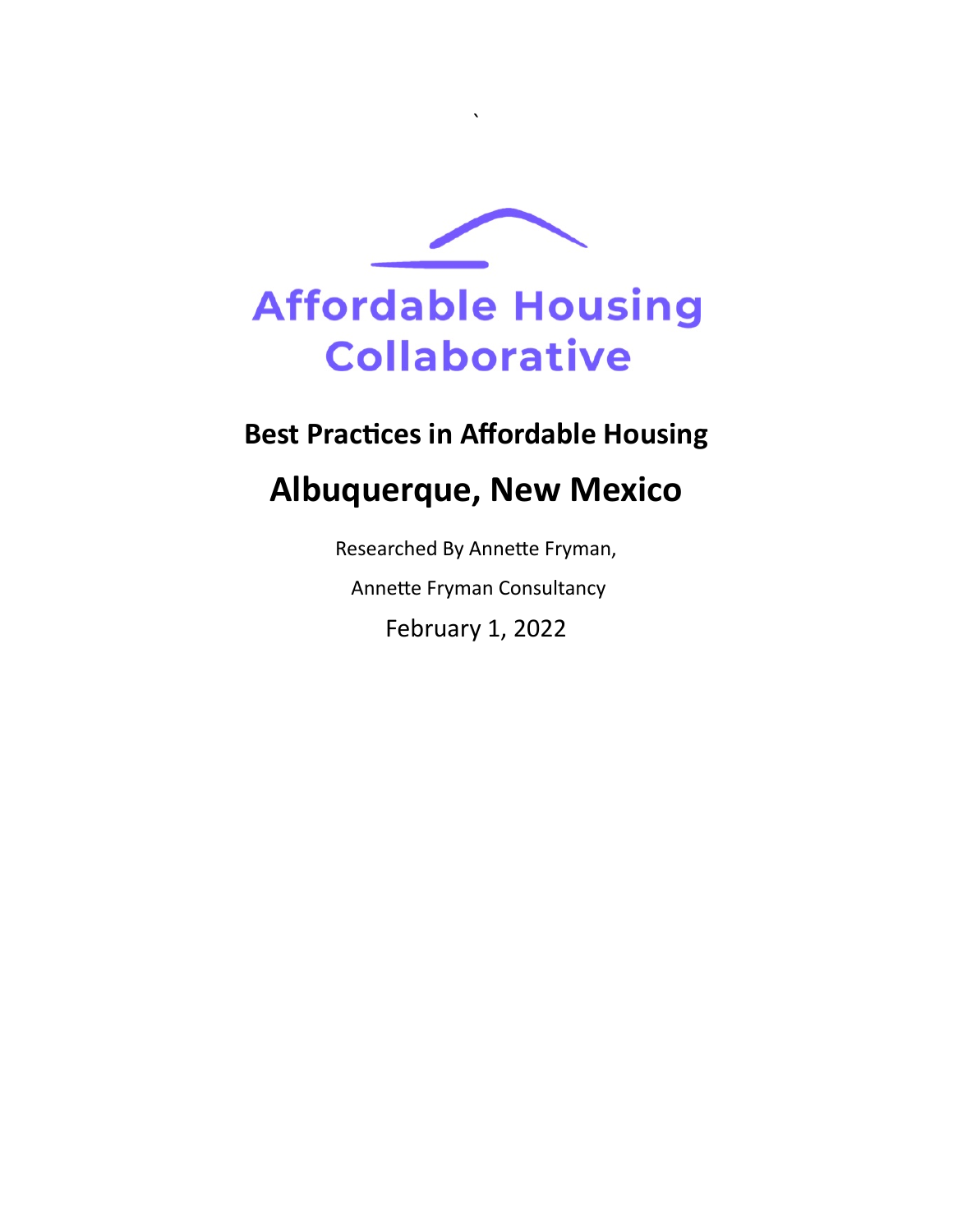## Executive Summary

The purpose of this project is to research five select cities in the U.S. that are similar to Colorado Springs, to determine what are their most effective or best practices in preserving and creating additional affordable housing. This paper focuses on Albuquerque, New Mexico.

Extensive online research and Zoom interviews with Rick Giron II, Community Services Project Manager, Albuquerque Family and Community Services Department (DFCS) and Anita Cordova, Chair, Albuquerque Affordable Housing Coalition (AAHC), were the sources of information and data contained in this report.

The population of Colorado Springs is smaller than Albuquerque but enjoys a higher median household income and substantially lower poverty level. It is more expensive to both rent and own a home in Colorado Springs. With four military installations, the number of people employed and economic impact of the military in Colorado Springs is higher than that of Albuquerque.

Albuquerque is at a critical moment in its efforts to supply affordable housing and reduce homelessness. The number of renter households with extremely low incomes has increased while the supply of rental units affordable to them has decreased. More households are struggling to pay their rent, and as affordable housing has become less available, homelessness has increased. From 2013 to 2019, street homelessness in Albuquerque nearly quadrupled from 144 to 567 people. The city has a gap of about 15,500 units of affordable housing for renter households.

The City of Albuquerque, Family and Community Services Department is the lead agency for affordable housing and is joined by a substantial number of long-standing, large and small nonprofits who are critical to the cause. The Albuquerque Affordable Housing Coalition is a 501(c) (3) that functions much like the Affordable Housing Collaborative of El Paso County.

The current working strategic plan for affordable housing, public housing and homelessness is the *City of Albuquerque 2018-2022 Consolidated Plan.* Examination of American Community Survey (ACS US Census) and Comprehensive Housing Affordability Strategy (CHAS) data, in addition to local data, as well as consultation with citizens and stakeholders revealed 17 priority needs for the anticipated investment of \$49 million in Community Development Block Grant (CDBG), HOME, and Emergency Solutions Grants (ESG)funds over the five-year period. Additionally, another \$15 million of city general funds will be used primarily for homelessness assistance/fair housing and about \$11.6 in Workforce Housing Trust Fund monies for the development and/or through acquisition and rehabilitation of affordable housing.

An examination of the topics under "Areas of Engagement" revealed: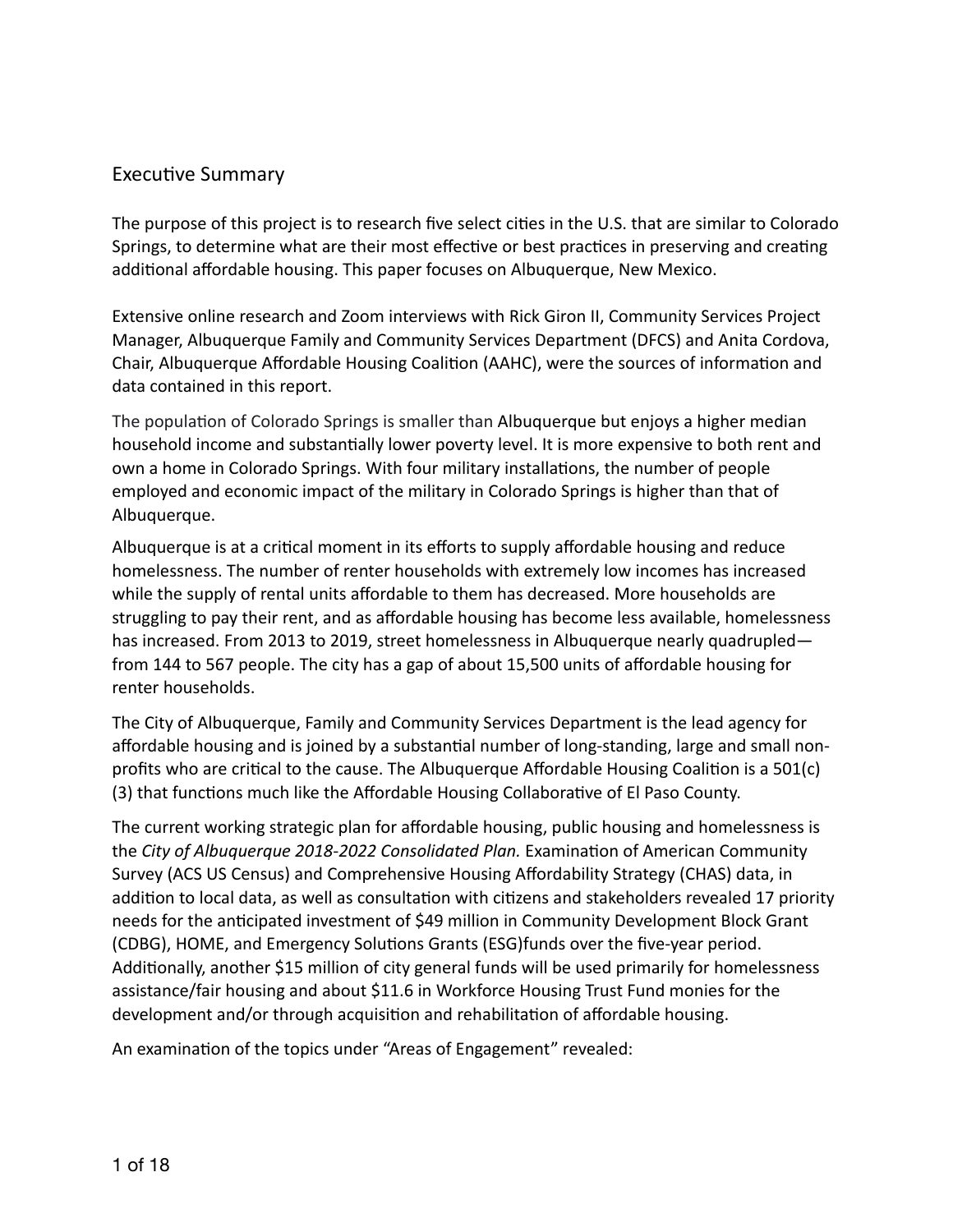- Financial/Funding The primary funding sources for implementing the Workforce Housing Plan are HOME and CDBG funds available through HUD as well as the city's Workforce Housing Trust Fund (WHTF). Other funding, such as Low-Income Housing Tax Credits (LIHTC) and city general funds are secured on a project-by-project basis.
- Land Use The city is the primary land banking entity in Albuquerque and the non-profit Sawmill Community Land Trust is the only land trust.
- Capacity Building Primary activities have been the conversion of the city's procurement process from a completely paper-based process to the proprietary Bonfire eProcurement system and the use of HOME program set aside for developer operating funds.
- Regulations/Advocacy Albuquerque's *Integrated Development Ordinance* (IDO) has a process for affordable housing developers to apply for waivers/variances of regulations. Individual nonprofits and coalitions, play the largest role in promoting the cause of adequate affordable/workforce housing in the city.
- Incentives Pre-development costs, impact fee waivers, property tax abatement (by Bernalillo County), development incentives (density bonus, fee rebates, infill rebates etc.) and Fast Track Development Review for Family Housing Developments (FHD) are utilized.

When Rick Giron (DFCS) was asked what he considered to be Albuquerque's most effective, best practices in adding new and preserving the supply of affordable housing, he identified the following:

- Creation of the Workforce Housing Trust Fund that is leveraged 4 to 1 to create a large resource pool.
- Purchase of the Bonfire eProcurement system and improvement of procurement processes.
- Use of LIHTC as a significant funding source for affordable housing projects.
- Alignment of the mayor and city council to produce strong political will and ongoing community advocacy that results in the renewal of the WHTF every two years.
- Change in the community's perception of affordable housing through a commitment to mixed income levels in affordable housing developments. Also, the design of large development projects with inviting community spaces, environmentally green features, and public art that adds aesthetic and cultural value.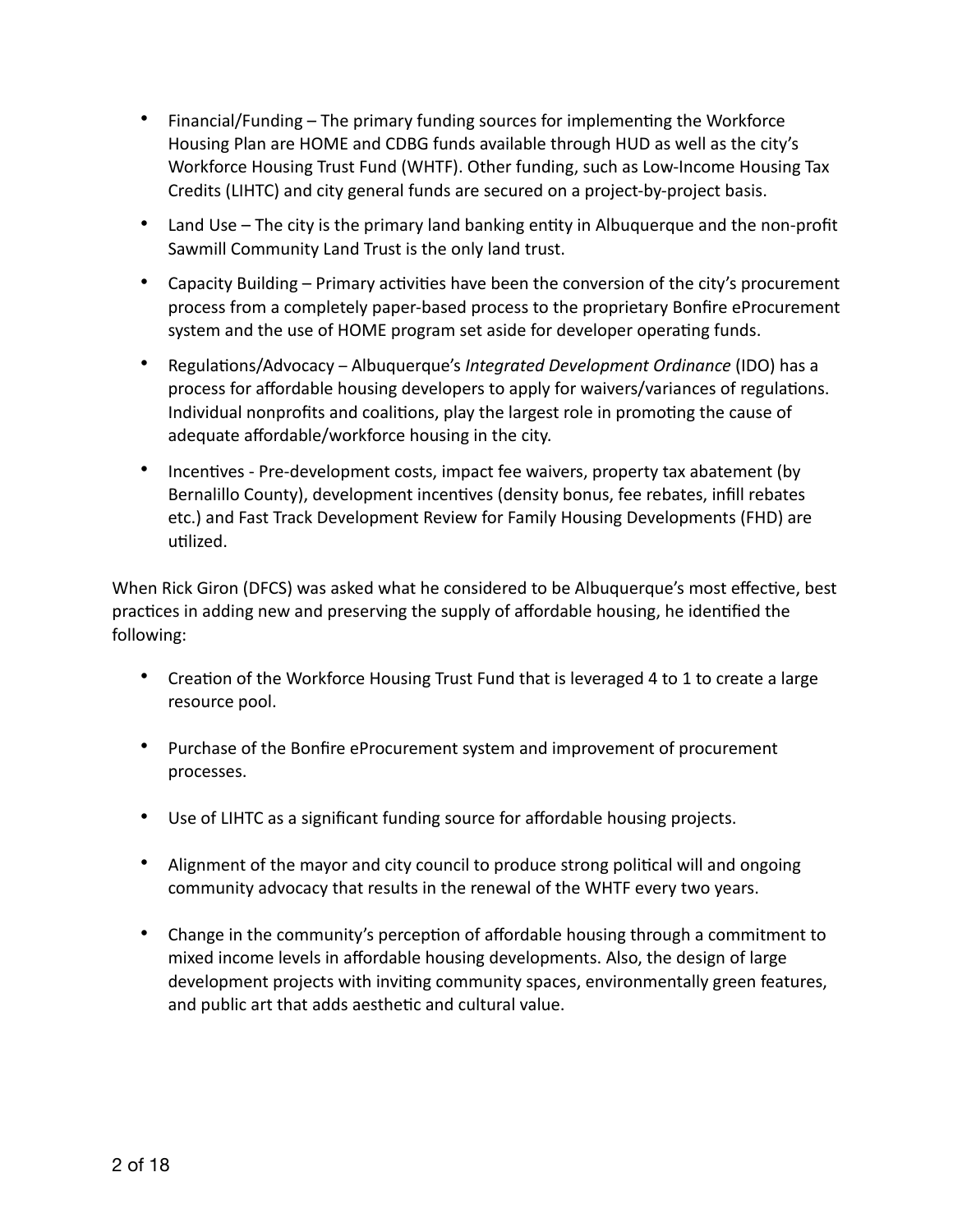# Albuquerque

Located in west central New Mexico between the Sandia Mountains and the Rio Grande, Albuquerque is the largest city in the state. Albuquerque represents a synergy of Native American, Hispanic and Anglo cultures where traditional and modern cultures coexist. The University of New Mexico is centered in Albuquerque, and several Native American reservations and Pueblos exist in and near the city.

Albuquerque is a center for timber, agriculture, and a growing area for high-technology industries. The city is home to Intel's largest manufacturing facility. At Kirtland Air Force Base south of the city is Sandia National Laboratories, a center for electronic and industrial research run by the U.S. Department of Energy. Other industries important to the economy include health services, banking, film making and tourism.

Like Colorado Springs, the area has much natural splendor to offer. Albuquerque has numerous city-owned parks and the Sandia Lakes Recreation Area, with its great fishing lakes, is just 10 miles north of the city. The Sandia Peak Ski Area and its 10,300-ft summit is accessible via an aerial tramway that offers scenic views of the area. The nearby Petroglyph National Monument holds thousands of prehistoric rock etchings created by Native Americans who initially inhabited the region.

# City Demographics

## **Population**

#### United States Census Bureau Estimates for 2019

Population: 560,513 people (Bernalillo County - 679,121), 224,166 households, and 2.47 persons per household.

Racial makeup: 73.9% - [White,](https://en.wikipedia.org/wiki/White_American) Native American - 4.7%, [Black/African American](https://en.wikipedia.org/wiki/African_American) - 3.3% , [Asian](https://en.wikipedia.org/wiki/Asian_American) - 2.9%, and Hawaiian/Pacific Islander - 0.1%.

Ethnic makeup of the city is 49.2% - [Hispanics/Latinos.](https://en.wikipedia.org/wiki/Hispanic_and_Latino_Americans)

Age distribution: 5.9% - under 5, 22.4% - under 18, 62% from 18 to 64, and 15.1% - 65 or older. The median age is 37 years.

Median household income: \$52,911, persons in poverty: 16.9%.

Median value of owner- occupied housing units: \$198,200. Median gross rent: \$873

Roofstock Real Estate Market Statistics for 2021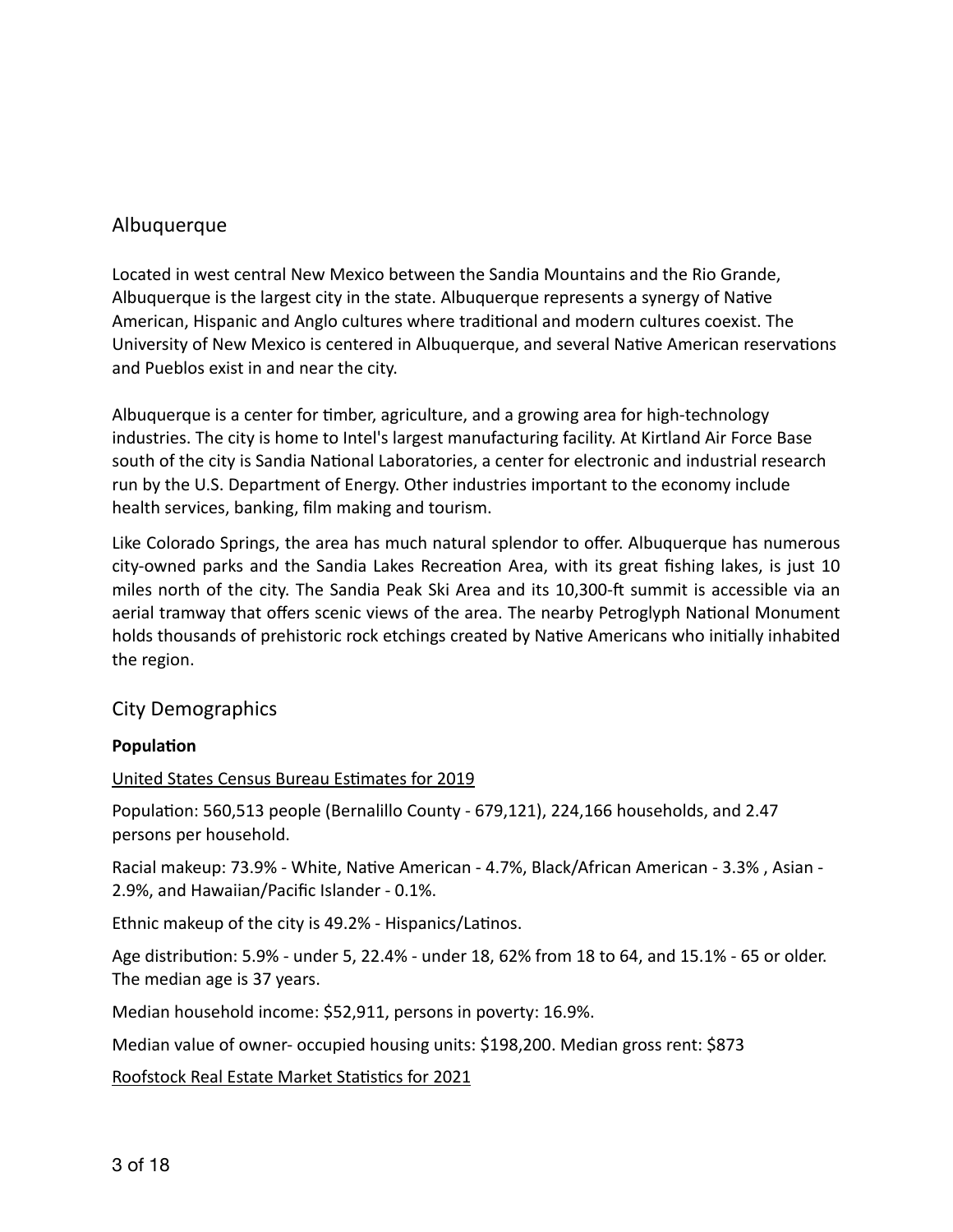Home values have increased 17.7% in the last year and in the past 5 years, more than 41%. Median sale price of a single-family home is \$305,000. Rents have increased 14%, year over year. Average rent for an 809 sq. ft. apartment is \$1,117.

#### **Form of Government**

The City of Albuquerque uses a strong mayor and city council system. The mayor serves as the city's chief executive and is responsible for proposing a budget, signing legislation into law, appointing departmental directors, and overseeing the city's day-to-day operations. The mayor also represents the city on the state, national, and international levels. The current Mayor of Albuquerque is [Tim Keller,](https://ballotpedia.org/Tim_Keller_(New_Mexico)) a registered Democrat. Keller assumed office on January 1, 2017.

The Albuquerque City Council is the city's primary legislative body. It is responsible for adopting the city budget, approving mayoral appointees, levying taxes, and making or amending city laws, policies, and ordinances. The Albuquerque City Council has nine members. Each member is elected by one of the city's nine districts.

#### **Military Presence**

The United States Air Force has had a presence in Albuquerque for nearly 80 years. "The military has played an important and longstanding role in Albuquerque's history and economy," said Mayor Tim Keller (City website). "The Army Air Corps opened at the Albuquerque Airport in 1939, before construction of the airport was even complete, as a major hub for bomber pilot training in preparation for our entry into WWII." The Albuquerque Army Air Base was renamed Kirtland Air Force Base (KAFB) in 1942.

Since that time, the City of Albuquerque and the Air Force have shared the runways. "When the United States entered WWII, the federal government took over the airfield to support the war effort," said Peter Pierotti, Assistant City Attorney, Aviation. "When the airfield was turned back over to the city in 1962, we entered into our first agreement with the Air Force. That agreement was recently amended, and in 2022 a new joint use agreement will be negotiated." In addition to this agreement, the city, and the Air Force work hand-in-hand on many efforts, including airport rescue response provided by the KAFB Fire Department.

The military presence in Albuquerque has brought many opportunities to the community for decades. In addition to the partnership with the airport, KAFB is home to numerous mission partners from the Department of Defense, Department of Energy, Sandia National Laboratory, Air Force Research Laboratory, and many others.

## Kirtland Air Force Base (KAFB) 2018 Economic Impact Study

KAFB 's economic impact to the area is significant. It makes up more than 10 percent of the local economy and accounts for 13% of the jobs in the greater Albuquerque and Rio Rancho area.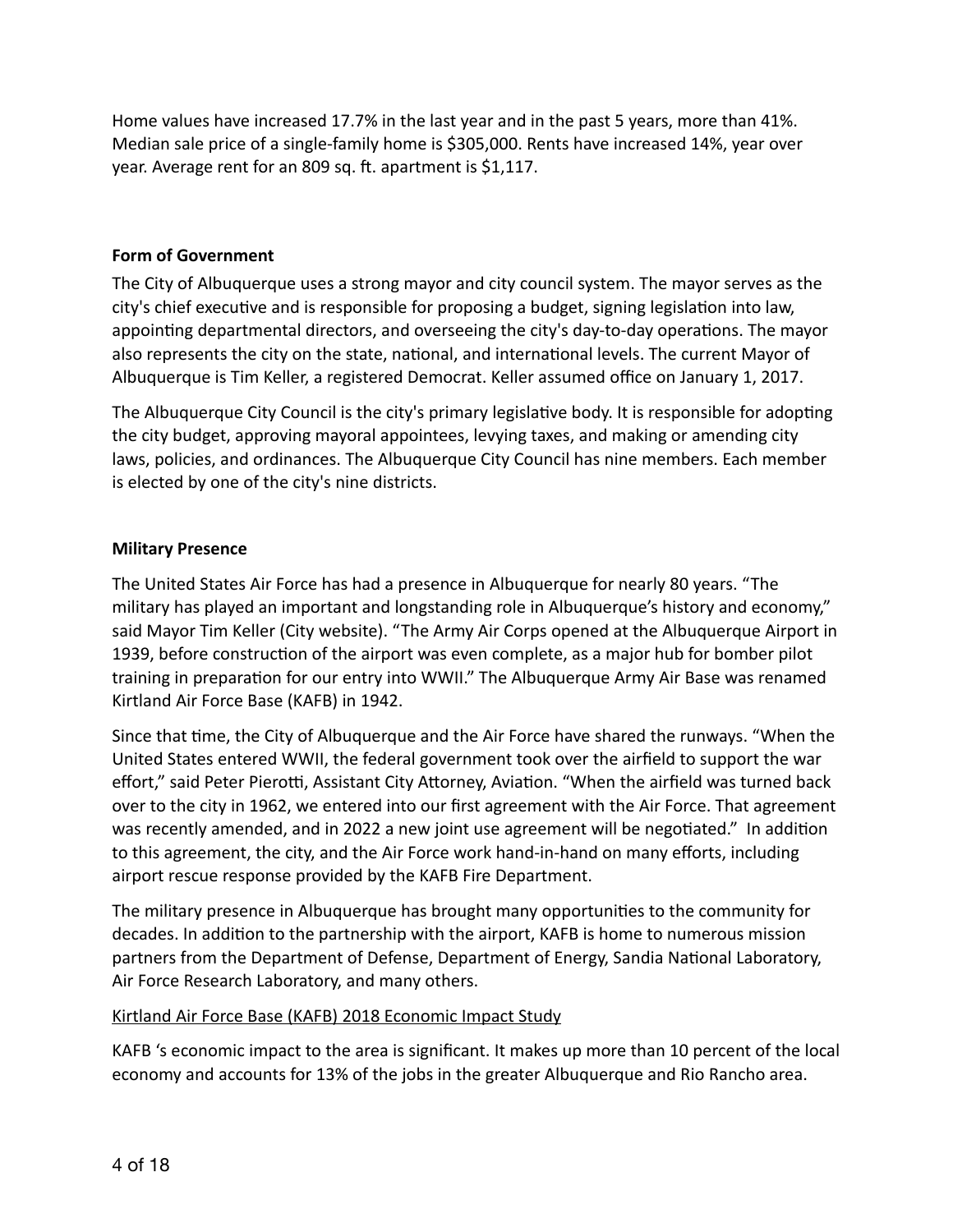KAFB's local economic impact has grown from \$4.1 billion in FY2016 to a measure of \$4.5 billion in FY2018.

The Kirtland Air Force Base workforce includes Air Force Active Duty, Guard and Reserve, Department of Defense and Department of Energy civilian employees, contractors, and public employees. Kirtland's 23,000 strong workforce is growing. All mission partners, to include Sandia National Laboratories, are projected to add more than 2,000 jobs in the next two fiscal years. Nearly 59,000 employees, family members and retirees contribute to the city of Albuquerque and the State of New Mexico.

KAFB has a housing management office with the primary mission of providing military families with priority-access to safe, quality, affordable housing. Available housing referral services include, but are not limited to, assistance with residential rental or home purchases, help with rental and lease arrangements and free landlord-tenant dispute resolution.

# Existing Affordable Housing Challenges

The following is taken from the *Metropolitan Housing and Communities Policy Center*, May 2020, report and the *Albuquerque Affordable Housing and Homelessness Needs Assessment*.

"The City of Albuquerque is at a critical moment in its efforts to provide affordable housing and reduce homelessness. The number of renter households with extremely low incomes has increased while the supply of rental units affordable to them has decreased. More households are struggling to pay their rent, and as affordable housing has become less available, homelessness has increased. From 2013 to 2019, street homelessness in Albuquerque nearly quadrupled—from 144 to 567 people. And the COVID-19 pandemic is likely to exacerbate housing instability among these vulnerable households"

The following are the report's main findings of housing needs in Albuquerque:

- The supply of rental units affordable to renter households with extremely low incomes is shrinking. From 2006–10 to 2012–16, the number of rental units increased by about 8,400, but the number of rental units affordable to renter households with extremely low incomes decreased by 700 (from 7,600 to 6,900).
- The number of renter households with extremely low incomes is increasing. In 2012–16, 22,300 renter households had extremely low incomes, a 9% increase from 2006–10. Households with extremely low incomes made up about 1 in 4 renter households.
- More than 40% of rental units affordable to households with extremely low incomes are occupied by households with higher incomes. Of the 6,900 rental units affordable to renter households with extremely low incomes, about 3,000 (43%) are occupied by renters with higher incomes.
- 9 in 10 renter households with extremely low incomes are rent burdened. This includes 82% of households whose monthly rent is more than half their monthly income.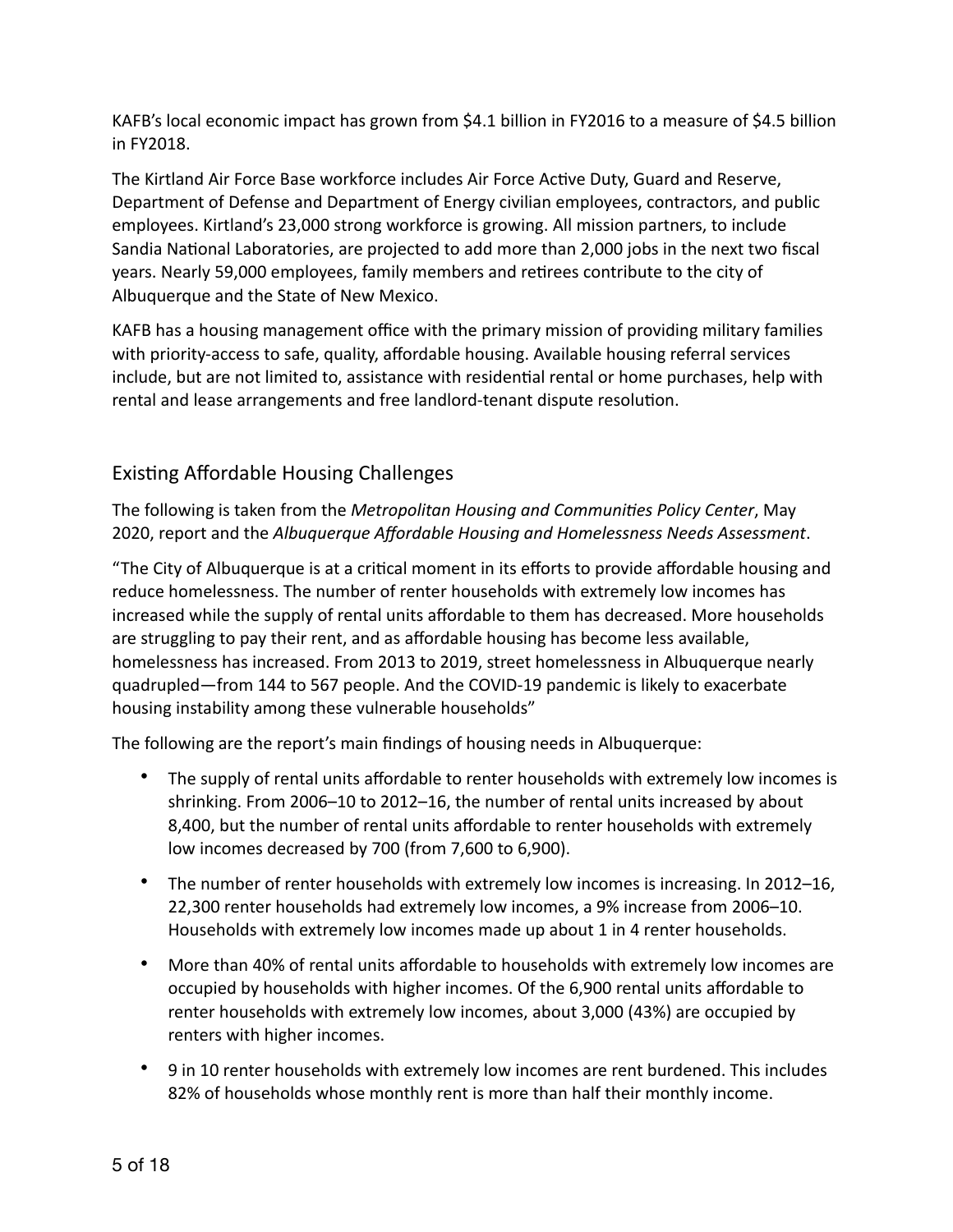- An estimated 2,200 Albuquerque households need permanent supportive housing. This estimate was produced using the number of individuals who were experiencing chronic homelessness from the 2019 point-in-time count, coordinated entry assessment data, and local estimates of individuals not previously known to the homeless system.
- The city also has a gap of about 15,500 units of affordable housing for renter households with extremely low incomes and a gap of nearly 800 units of rapid rehousing for people experiencing homelessness.

In an interview with Rick Giron (DFCS), he said – "our biggest challenge in filling the need for an additional 15,500 units of affordable housing rentals is the fact that these projects are very large, high-dollar endeavors that take on average three years to complete. Components of the funding, like LIHTC can take years to secure. It often feels as though we are just chipping away at the problem and can't keep up." As seen in the *Metropolitan Housing and Communities Policy Center Report* - the need for affordable housing is growing faster than the construction of new units.

## **Demographics (2013) from the** *City of Albuquerque 2018-2022 Consolidated Plan*

Population - 549,812, Households - 222,491, Median Household Income (AMI) - \$47,989

Percent of households in income levels defined by HUD:

- 0-30 percent of AMI: extremely low-income 11 percent of all households.
- 30-50 percent of AMI: low-income 10 percent of all households.
- 50-80 percent of AMI: moderate-income 15 percent of all households.
- 80-100 percent of AMI: medium-income 9 percent of all households.
- >100 percent of AMI: high-income 55 percent of all households.

The City of Albuquerque has 103,120 households, or 46% of all households, with earnings less than 100% of AMI and 82,495, or 37.1 % of all households, which earn less than 80% of AMI.

37,628, or 36%, of the City's 113,117 households earning less than 100% of AMI experience at least one housing problem. HUD defines the four different housing problems as:

1. Lacks complete kitchen facilities: household lacks a sink with piped water, a range or stove, or a refrigerator.

2. Lacks complete plumbing facilities: household lacks hot and cold piped water, a flush toilet and a bathtub or shower.

3. Overcrowding/severe overcrowding: A household is considered to be overcrowded if there are more than 1.01 people per room, excluding bathrooms, porches, foyers, halls, or half-rooms. A household is considered severely overcrowded if there are more than 1.5 people per room.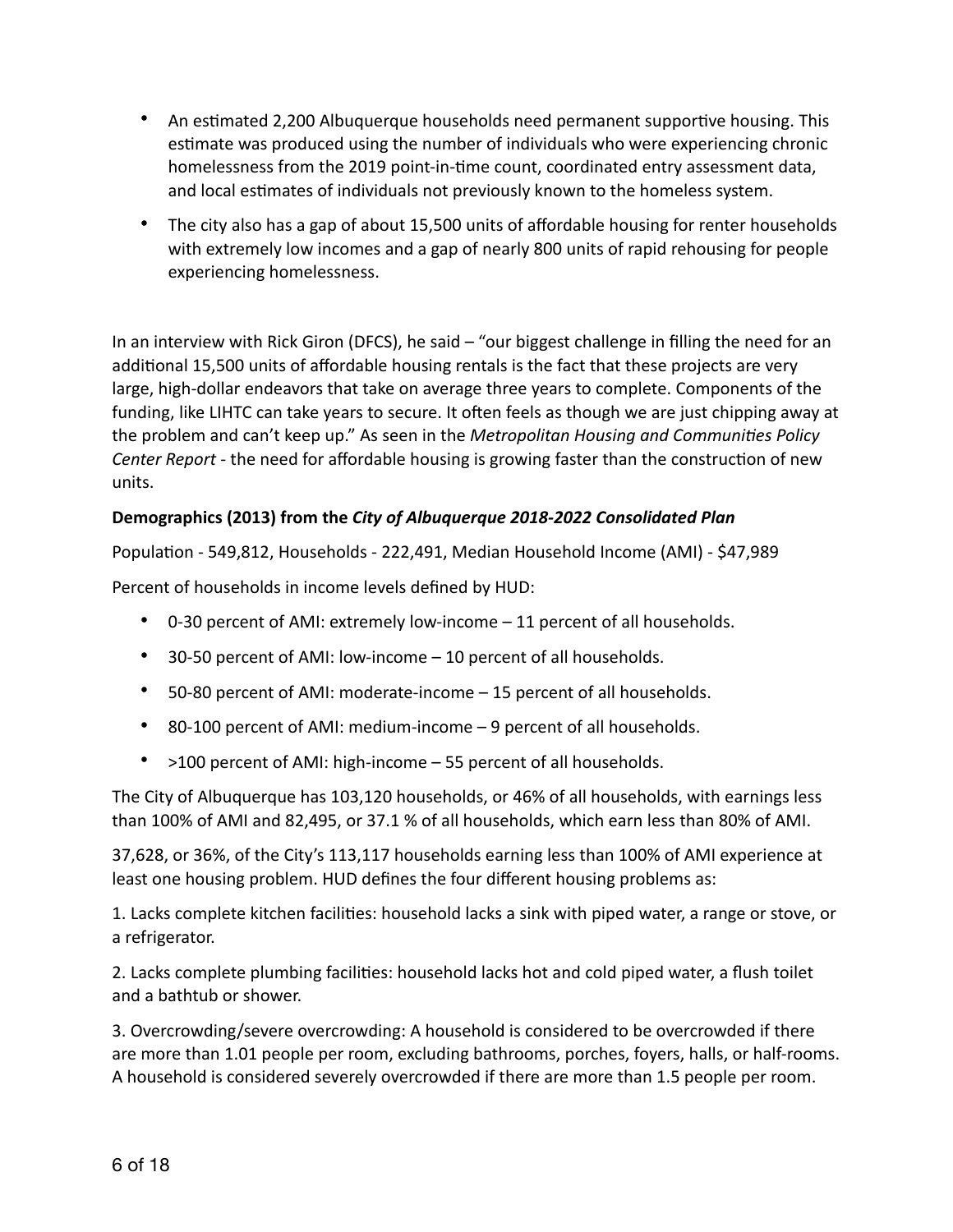4. Cost burden/severe cost burden: A household is considered cost burdened if the household pays more than 30% of its total gross income for housing costs. A household is considered severely cost burdened if the household pays more than 50% of its total income for housing costs. For renters, housing costs include rent paid by the tenant plus utilities. For owners, housing costs include mortgage, taxes, insurance, and utilities.

The most common housing problem in the city is cost burden. For households earning 0-100% of AMI who experience housing problems, the highest priority housing needs for both Renter and Owner households include the alleviation of severe cost burden (45.86%) and cost burden (40.44%). Overcrowding, Severe Overcrowding, and Substandard Housing together account for fewer than 8% of all housing problems for Renters and Owners.

In Albuquerque, the greatest risk of homelessness is among renters. The cost burdened, 15,895 other/single person renter households earning no more than 80% of AMI include some 6,380 extremely low-income households earning 30% or less of AMI, who, along with 4,975 small, related extremely low-income renter households, are most at risk of homelessness.

Based on evaluation of ACS and CHAS data, the highest priority housing need for the City of Albuquerque is the development of more rental housing units affordable to low- and moderateincome households. 56,383 of the households earning 0-80% of AMI are cost burdened households. 32,673 of the cost burdened households are actually severely cost burdened households. Of the 32,673 severely cost burdened households, 20,374 are renters. Of those severely cost burdened renter households, 18,550 households earn less than 50% of AMI and are considered the most at risk of becoming homeless.

The following racial groups were found to have a disproportionately greater level of housing problems relative to the percentage of all households in the given income range experiencing housing problems:

- Black/African American households with incomes 50-80% of AMI
- Asian households with incomes 0-30% of AMI

# Entities Involved

## **City**

The City's Department of Family and Community Services acts as the lead agency for developing and maintaining affordable and workforce housing in Albuquerque. The City Planning Department, responsible for urban design and development, plays a supportive but integral role in administering permits, applications, grants, zoning, and regulations.

## **County of Bernalillo**

Bernalillo County provides public housing for elderly, handicapped or disabled county residents, Section 8 voucher programs (through the Albuquerque Housing Authority) and housing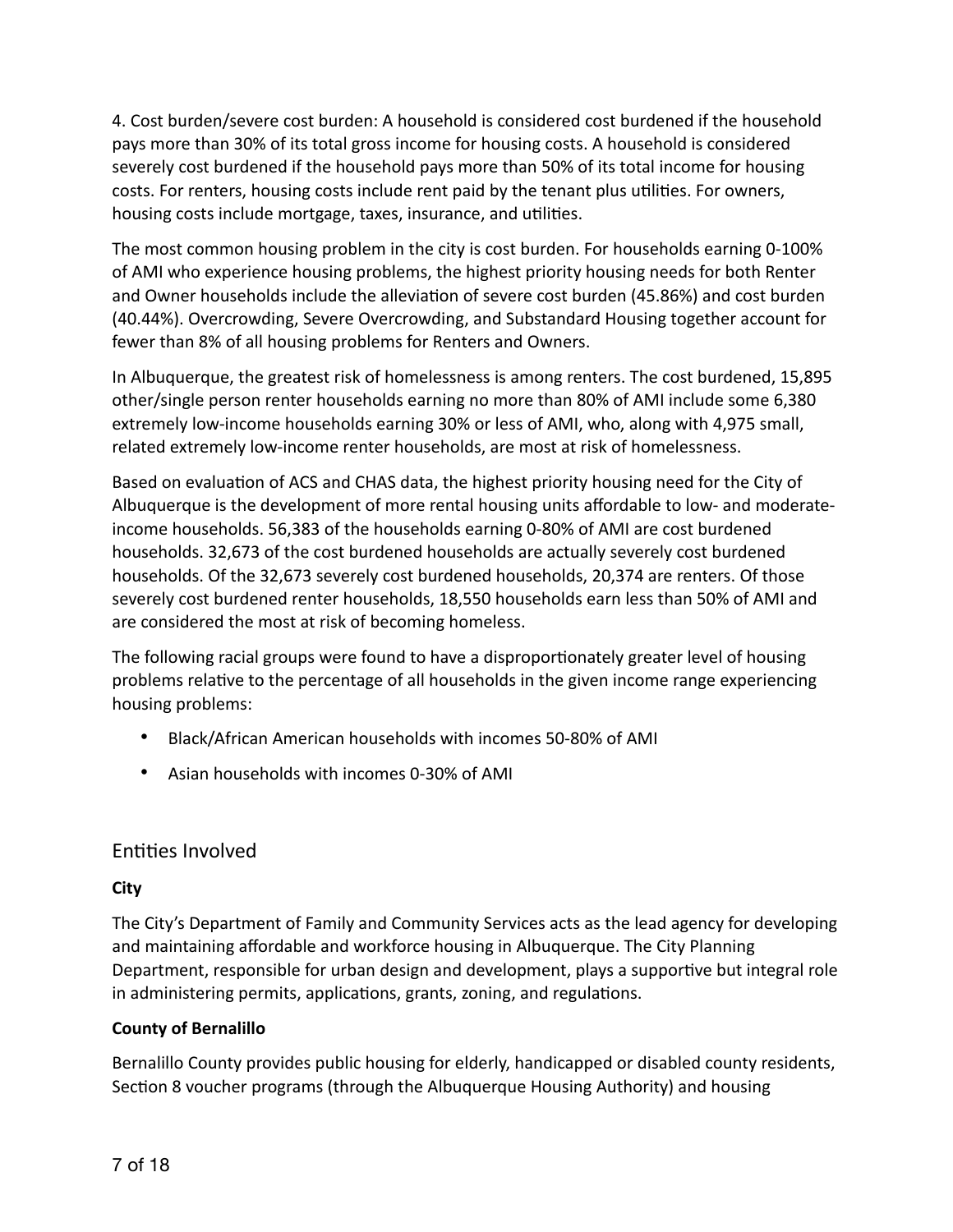rehabilitation programs. According to Albuquerque Community Development staff, the County acts as a "Sister City" in its efforts to combat the challenges of affordable housing. County funding is often attached to city affordable housing projects.

#### **State of New Mexico**

#### New Mexico Mortgage Finance Authority (MFA)

The MFA is a self-supporting, quasi-governmental entity that supplies financing to make quality affordable housing and other related services available to low- and moderate-income New Mexicans. Using funding from housing bonds, tax credits (LIHTC) and other federal and state agencies (New Mexico Housing Trust Fund), MFA partners with lenders, realtors, nonprofit organizations, local governments, tribal communities and developers throughout the state to make these programs and services available to all eligible New Mexico citizens.

#### **Nonprofits**

#### The Albuquerque Affordable Housing Coalition (AAHC)

AAHC is a 501(c)(3) corporation of affordable housing providers, technical assistants, financial agencies, and affordable housing advocates that was founded in 2011. Its mission is: "to speak with a collective voice for funding and public policies that preserve and increase a diverse array of quality homes that residents of the Albuquerque region can afford." The AAHC's ongoing advocacy efforts have resulted in sustained community support for the WHTF, which the citizens of Albuquerque vote on biannually.

#### Catholic Charities

Catholic Charities addresses homelessness and housing shortages by providing housing aid and affordable housing for individuals and families. With the use of the WHTF, Catholic Charities received a contribution of land and \$2.4 million from the city to build the Generations at West Mesa, 54 apartment building for seniors, including seniors caring for their grandchildren.

## Greater Albuquerque Housing Partnership

Founded in 1993, the Greater Albuquerque Housing Partnership (GAHP) is a 501(c)(3) nonprofit affordable housing developer working to revitalize Albuquerque's older, economically distressed neighborhoods, through the development of new quality affordable housing opportunities. The GAHP is the only Community Housing Development Organization (CHDO) in the City and utilizes federal HOME/CDBG monies as well as WHTF funds. GAHP has received contributions of land and \$6.6 million in WHTF funds from the city since the inception of the trust fund. In partnership with the city, it built the Luminaria Senior Community project, a mixed-income project consisting of 92 residential units, 77 of which are affordable. The project also received a 2020 Low Income Housing Tax Credit (LIHTC) allocation from the New Mexico Mortgage Finance Authority.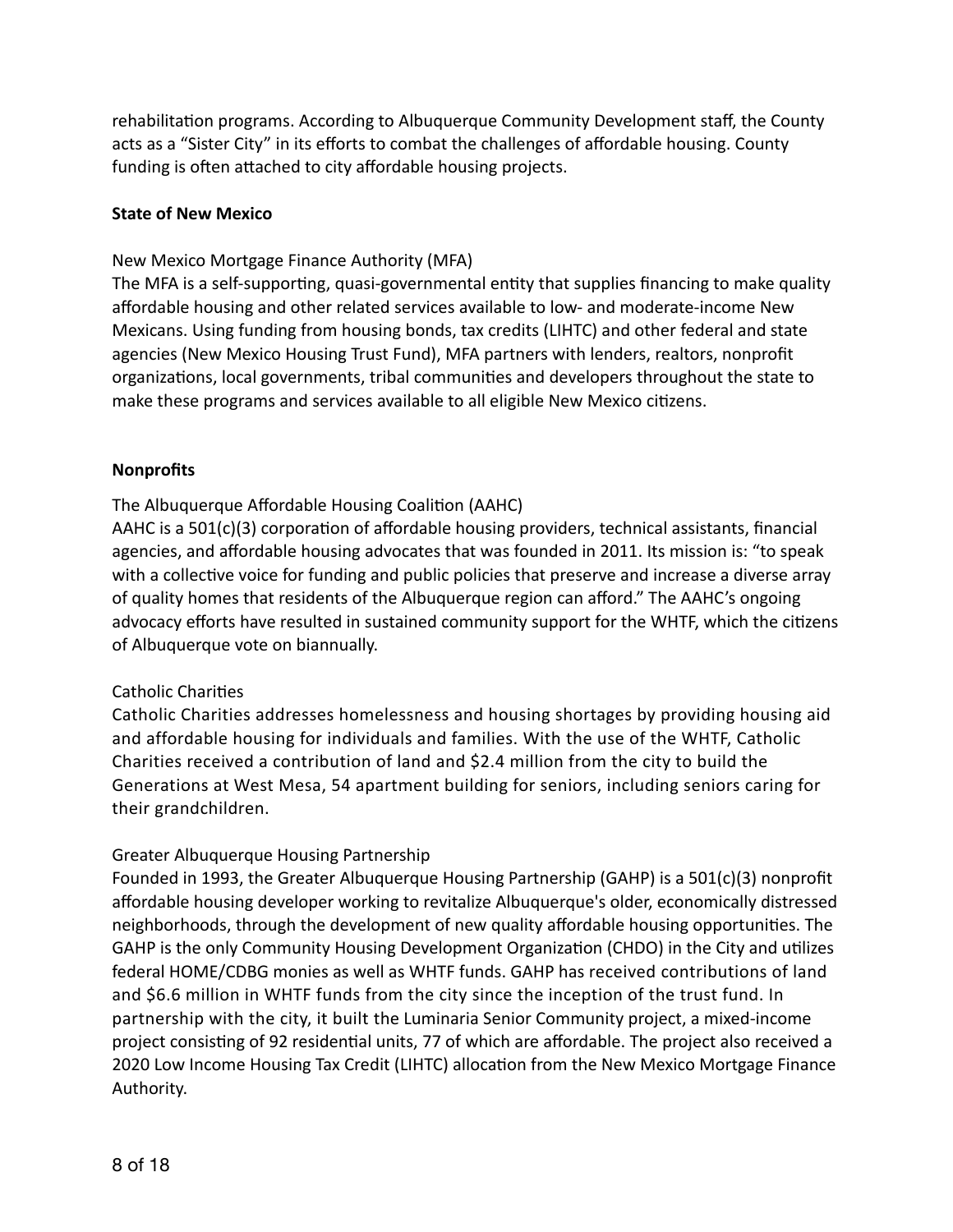#### Sawmill Community Land Trust

Incorporated in 1994, the Sawmill Community Land Trust is a 501(c)3 nonprofit membership organization. It is the only land trust in Albuquerque. Sawmill is responsible for one of the largest contiguous community land trust projects in the United States, Arbolera de Vida (Orchard of Life). Arbolera de Vida encompasses 27-acres of reclaimed industrial property that is now a livable community. Its housing serves low- to moderate-income families and individuals who earn 80%, or less, of the Area Median Income. The development is made up of 93 homes that include single family detached, duplexes, townhomes and live/work flex spaces. Arbolera de Vida encourages social connection through award-winning plazas, parks, playgrounds and community gardens. More recently the Sawmill Land Trust has been focused on the development of affordable rental housing. Through 2020, Sawmill has received \$3.9 million of WHTF funding and land for home ownership, rental and land banking projects.

#### YES Housing, Inc.

YES was created in 1990 as a Nonprofit Community Development Corporation in Arizona and New Mexico. The role of YES typically, is that of developer/owner of affordable housing, charged with assembling the development team and determining the projects feasibility, arranging financing and community relations and establishing partnerships to benefit the development. YES is the only Affordable Housing Development Organization (AHDO) in Albuquerque, a designation unique to the city for developers who do not qualify as CHDOs under HUD, due to service area, board composition or other situations. (See Conclusions/Best Practices).

YES has partnered with the city on several large projects, becoming the largest recipient of WHTF monies and land thus far (\$14.4 million). One of the most recent projects, Nuevo Atrisco was completed in September 2020. The project is an 80-unit, mixed income/mixed use community consisting of one-, two- and three- bedroom apartments. Of these 80 apartments, there will be 68 affordable and 12 market rate units.

## Supportive Housing Coalition (SHC)

SHC was started in 1996 in response to local service providers' recognition of a community-wide gap in safe and affordable housing for homeless and near-homeless persons with behavioral health disorders. Founding agency members were Albuquerque Health Care for the Homeless, St. Martin's Center (now Hopeworks), Transitional Living Services (now Therapeutic Living Services), and University of New Mexico Psychiatric Center. SHC later welcomed the New Mexico Veterans Administration Medical Systems of Albuquerque as a member.

From 2010 to 2012, SHC received \$8.12 million in WHTF funding. One notable, WHTF funded project is Silver Gardens I and II. It includes 122 units with a mixture of studios, one-bedroom, and two-bedroom units. Prices range from zero income units to various below market rates on most, with nine units at market price. The apartments feature a community garden, on-site parking garage, and playground. This award-winning development has achieved a LEED Platinum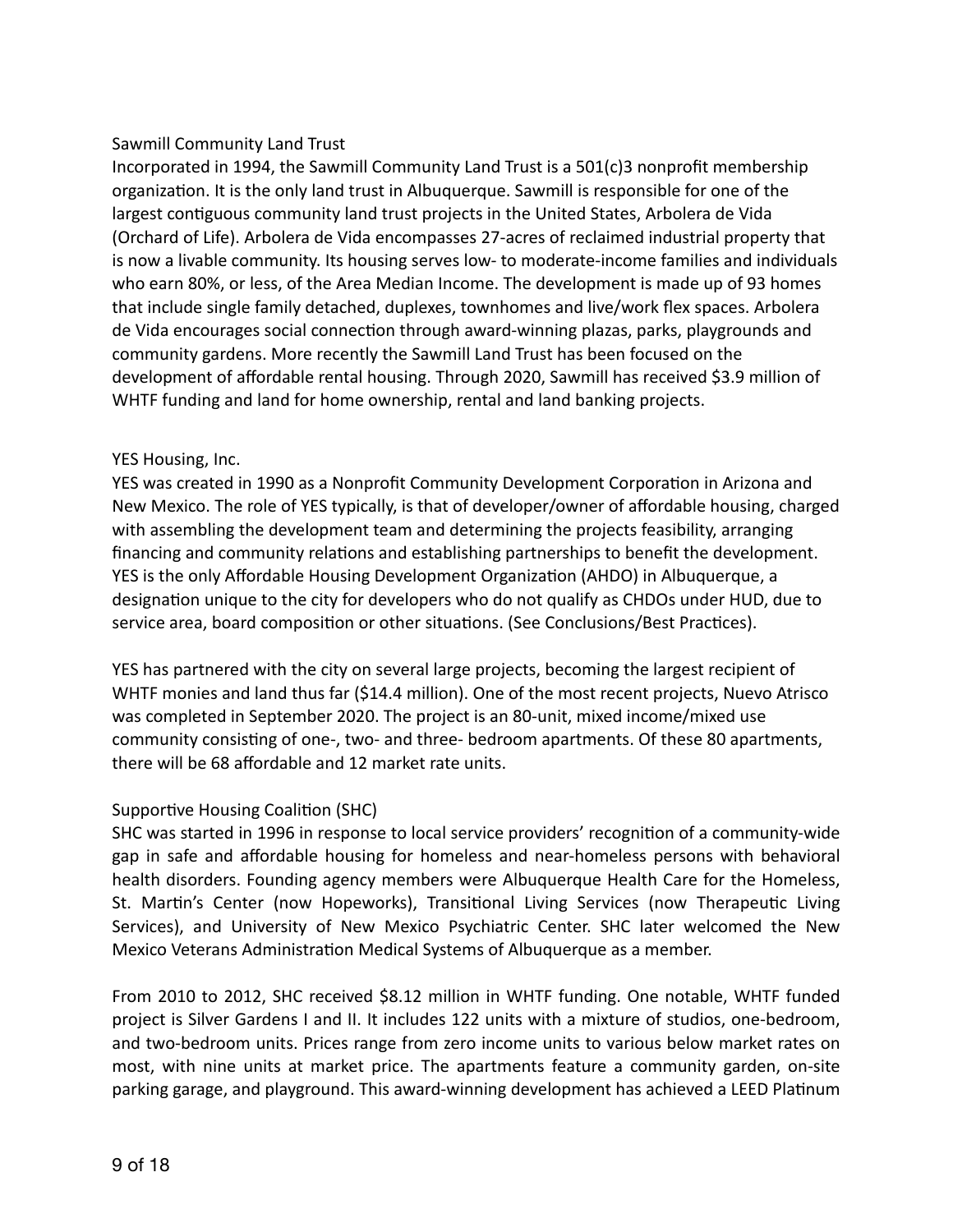certification and is the first affordable housing development in the country to sell carbon offsets. Sustainable "green" features include rooftop solar panels and wind turbines. Currently, SHC coordinates services for all residents who live in the complex.

#### Homewise

Homewise is an effective nonprofit social enterprise, promoting sustainable homeownership in a way that improves the long-term financial well-being of modest-income families*.* Homewise uses CBDG funding primarily.

#### NewLife Homes Inc.

Founded in 1993, NewLife is one of Albuquerque's premier award-winning non-profit developers of supportive housing. NewLife develops housing that reflects the wider community needs and includes housing individuals in the workforce alongside families and vulnerable residents with disabilities. NewLife provides a nurturing supportive community where residents look out for each other and are invested in the broader community.

The city has provided S4.4 million in WHTF monies to NewLife homes to fund various projects like the Sundowner, a motel built in 1960 on Route 66 which was home to Microsoft visionaries Bill Gates and Paul Allen in the mid-1970s. It has been transformed into 71 efficiencies, onetwo-and three-bedroom apartments, commercial space, a historic Microsoft display window, computer training center and community garden. The complex houses veterans as well as individuals with disabilities, the formerly homeless and low- and middle-income residents.

#### **Business Community**

The City of Albuquerque staff do not work directly with members of the business community. However, the city's non-profit partners often create partnerships with for-profit developers, professional management companies and other entities.

## Existing Strategic Plan

The *City of Albuquerque 2018-2022 Consolidated Plan* is its current, working strategic plan for affordable housing, public housing and homelessness. The plan is renewed every 5 years. The executive summary of 2018-2022 Consolidated Plan states "the Plan sets forth a new lexicon of forward-looking programmatic concepts intended to foster stability and mobility, helping vulnerable communities become stable communities—stably housed and stably employed places where all residents may advance toward economic opportunity and a better quality of life. "

A Consolidated Plan is required by the U.S. Department of Housing and Urban Development (HUD) to secure Federal Community Development Block Grant (CDBG), HOME Investment Partnerships (HOME) funds, and Emergency Solutions Grants (ESG) funds. The plan provides HUD with a comprehensive assessment of the city's housing and community development needs and outlines the city's priorities, objectives and strategies for the investment of federal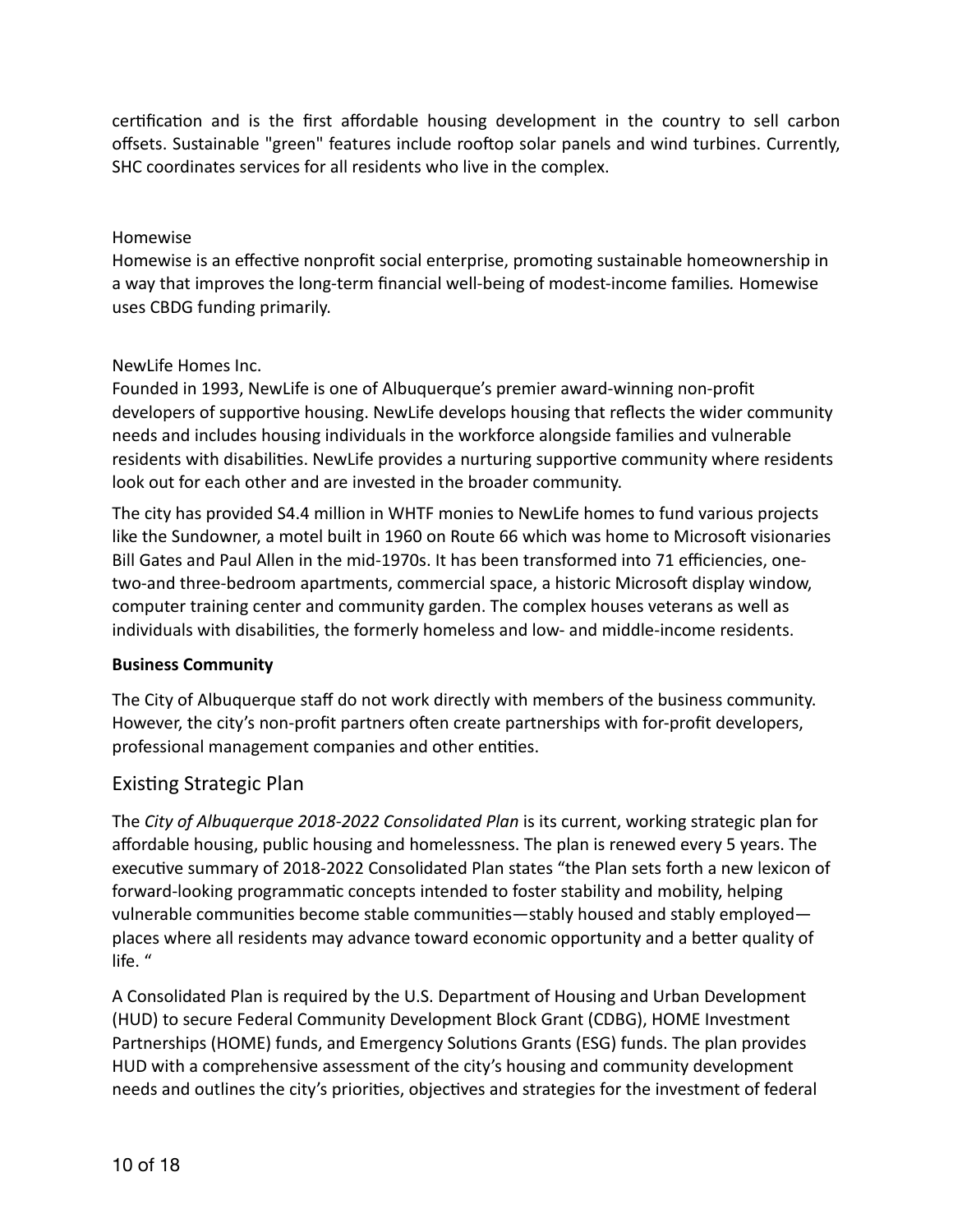funds to address these needs. The consolidated planning process also serves as the framework for a community-wide dialogue to identify housing and community development priorities. The City of Albuquerque reports on accomplishments and progress toward plan goals in action plans (Consolidated Annual Performance and Evaluation Report or CAPER) that are prepared and submitted to HUD prior to each program year.

The *Albuquerque, New Mexico Consolidated Plan and Workforce Housing Plan, 2008-2012*  included the initial goals of the Workforce Housing Trust Fund (WHTF) that was created in 2007 when the voters of Albuquerque passed the \$10 million Workforce Housing Bond (See Financial/Funding). *The City of Albuquerque, 2020 Workforce Housing Trust Fund Program Report* provides a summary of the overall achievements of the WHTF Program, including a comprehensive list of projects funded since 2007.

# Areas Engagement

## **Financial/Funding**

In Albuquerque, the primary funding sources for implementing the Workforce Housing Plan are HOME and CDBG funds available through HUD as well as the WHTF authorized in Albuquerque's Workforce Housing Ordinance. Other funding, such LIHTC and city general funds are secured on a project-by-project basis.

## Federal

The city receives federal HOME, CDBG, and ESG funds from HUD on a formula basis each year, and in turn, implements projects and activities in furtherance of the goals of its Consolidated Plan.

The CDBG Program was created with three primary objectives: decent housing, suitable living environments, and expanded economic opportunities for low- and moderate-income persons. According to Richard Giron (DFCS), "the City prioritizes most of its CDBG funding towards Public Services and Public Facility projects. The only housing related project that the City typically allocates its CDBG funds for, is mortgage reduction assistance related to homeownership."

The purpose of the <u>HOME program</u> is to expand the supply of affordable housing for low- and moderate-income households. Often used in partnership with local nonprofit housing development organizations, the HOME program can support a wide range of affordable housing activities, including building, buying, and/or rehabilitating rental and ownership housing or providing direct rental assistance to low- and moderate-income people.

The ESG Interim Rule that took effect in January 2012, changed the program focus from addressing the needs of homeless people in emergency or transitional shelters to helping people to quickly regain stability in permanent housing after experiencing a housing crisis and/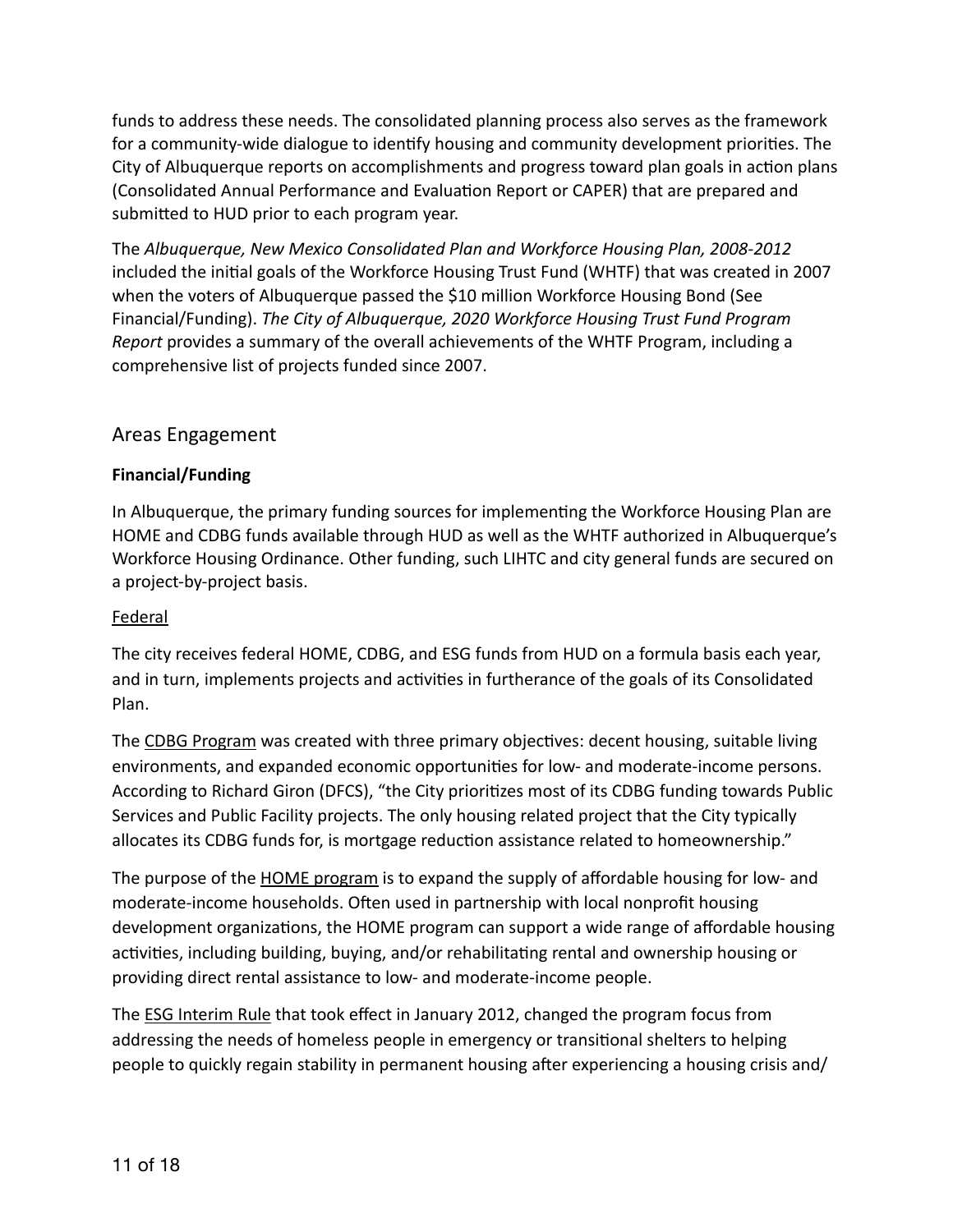or homelessness. In Albuquerque, ESG funding is generally used for mitigating homelessness and not for developing workforce housing.

The LIHTC program is the largest federal program encouraging the creation of affordable rental housing for low-income households in the country. The LIHTC gives investors a dollar-for-dollar reduction in their federal tax liability in exchange for providing financing to develop affordable rental housing. Investors' equity contribution subsidizes low-income housing development, thus allowing some units to rent at below-market rates. LIHTC subsidizes the acquisition, construction, and rehabilitation of affordable rental housing for low- and moderate-income tenants. Efficiencies arise from harnessing private-sector business incentives, such as the LIHTC, to develop, manage, and maintain affordable housing for lower-income tenants.

Most investors in LIHTC projects are corporations that have sufficient income tax liability to fully use nonrefundable tax credits. Financial institutions traditionally have been major investors because they have substantial income tax liabilities, have a long planning horizon, and often receive Community Reinvestment Act credit from their regulators for such investments. Taxpaying investors cannot claim credits until the project is placed into service.

Federal Stimulus Funding – According to Rick Giron (DFCS), the City of Albuquerque has received an allocation of HOME-ARP funding for \$7.4 million and approximately \$7 million in CDBG-CV funding.

## **City**

The following was derived from the *City of Albuquerque, 2020 Workforce Housing Trust Fund Program Report* and a conversation with Anita Cordova (AAHC).

 In 2006, the City of Albuquerque created the Workforce Housing Trust Fund (WHTF) through the passage of the *Workforce Housing Opportunity Act (O-2006-030).* This Ordinance defined, prioritized and provided the framework to fund the Workforce Housing Bond in the City's Capital Improvement Program and General Obligation (GO) Bond Program. The Workforce Housing Bond must be voted upon and approved biannually. However, through the administration of the program it was determined that there needed to be several changes to the *Workforce Housing Opportunity Act* to correct inconsistencies with the *State of New Mexico's Affordable Housing Act* and local laws, as well as, to better administer the funding for potential home ownership projects. In July 2019, the City Council passed both the *Affordable Housing Implementing Ordinance (O-19-61)* and the amended *Workforce Housing Opportunity Act Ordinance (O-19-62)*. Workforce Housing is defined in the Act as "dwelling units serving residents and their families whose annualized income is at or below 80% of the Area Median Income (AMI) for Albuquerque…and whose monthly housing payment does not exceed 30% of the imputed income limit applicable to such unit…"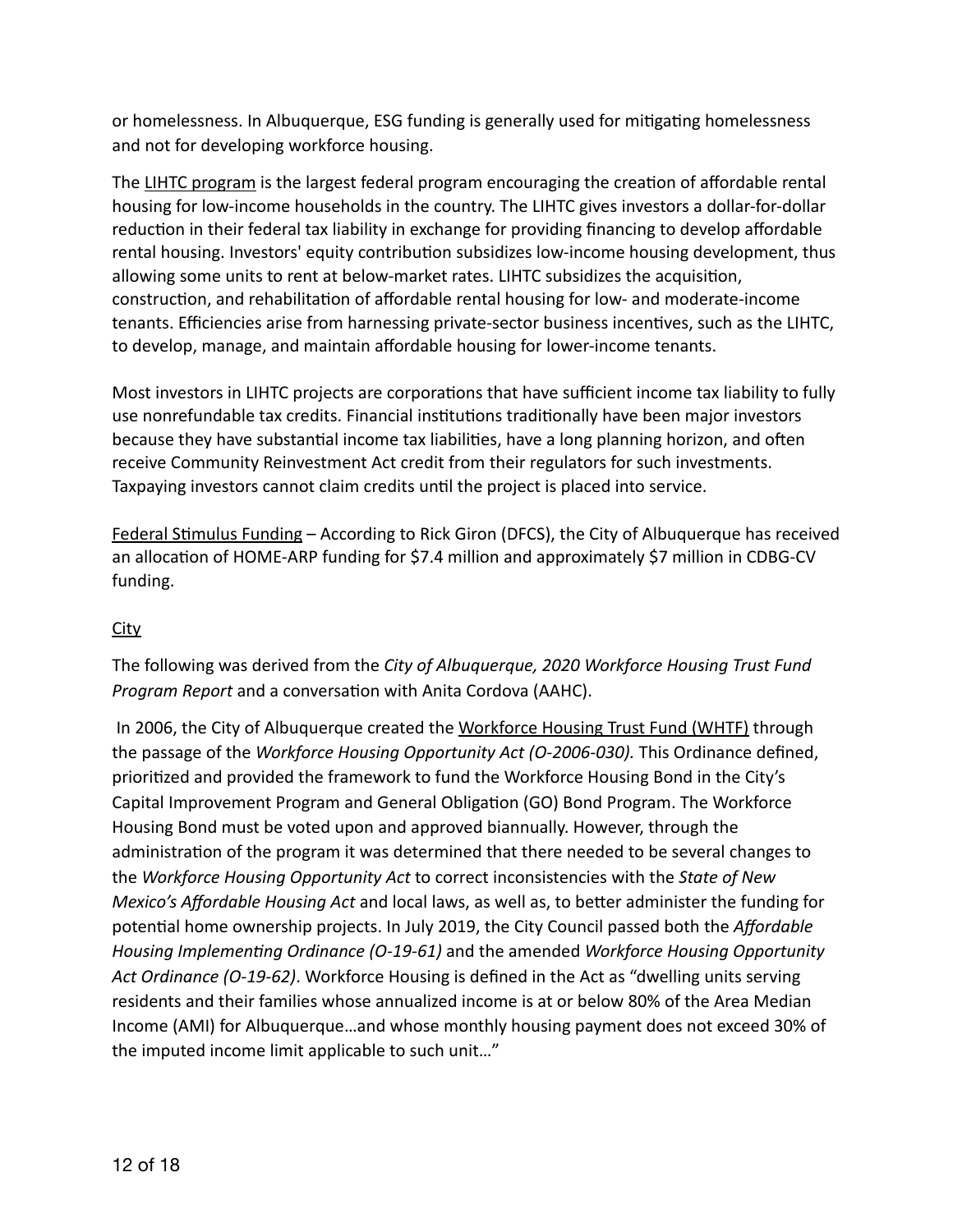The City's Department of Family and Community Services has administered the Workforce Housing Trust Fund since 2007, when the voters of Albuquerque passed the Workforce Housing Bond in the amount of \$10 Million. This amount reflected the ordinance requirement that the mayor set aside 8% (up to \$10 Million) of the city's General Obligation bond funds to be directed to the WHTF for workforce housing. Bond amounts of \$10 Million were also passed in subsequent bond years (2009, 2011). However, in January 2012, the *Workforce Housing Opportunity Act* was amended to state that **8% or less** of the G.O. Bond Capital Improvement Program bond funds can be set-aside for workforce housing.

In 2013, the bond amount was reduced to \$2,500,000. In the last three bond cycles, the amounts fluctuated from \$ 4,450,000, \$3,788,000, and 5,000,000, respectively.

*The Workforce Housing Opportunity Act Ordinance* recommended that there be a network of public agencies, housing development organizations, service organizations, and other interests that work collaboratively to leverage resources for development of workforce housing. To promote this philosophy, the ordinance included the requirement that affordable housing projects receiving funding or land be leveraged at 4:1 ratio (non-city to city resources), on completed development projects.

#### **Land Use**

- Land Banking The city is the primary land banking entity in Albuquerque and the WHTF provides funds for land banking projects.
- Land Trust The non-profit Sawmill Community Land Trust is the only land trust in Albuquerque. (See under Entities Involved). The use of land trusts is not seen as a critical approach to increasing the supply of affordable housing in Albuquerque at this time.
- Land Mapping The City Planning Department does do land mapping but not specifically for affordable housing.
- Identifying and Acquiring Infill Lots The city does not currently have a defined process for finding and acquiring infill lots.

## **Capacity Building**

• During the COVID "shutdown," the city streamlined its entire procurement process by converting a completely paper-based process into a user friendly automated one. Previously, grant applicants had to submit multiple binders of paperwork. Now, every aspect of the process is online; applications, contracting, approval process, etc. It is a proprietary eProcurement system, named "Bonfire" that was purchased by the City of Albuquerque.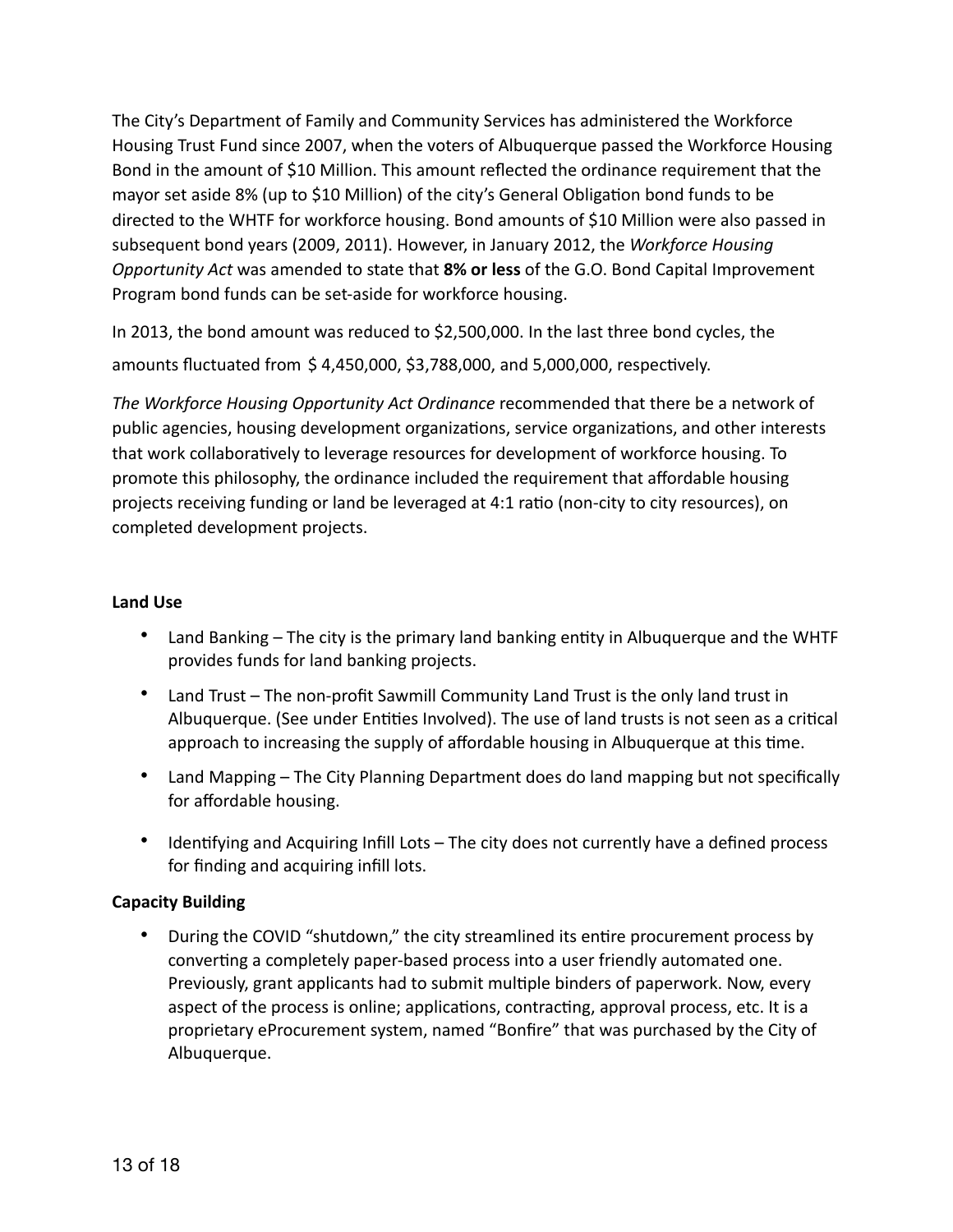• The city provides funding for capacity building to its recognized CHDO from HOME program set aside funds. Funding is typically used for operating funds; wages for staff that work on current and/or future HOME/CHDO projects.

#### **Regulations**

• Affordable/workforce housing developers can apply for site plan approvals, amendments, deviations and variances from Albuquerque's *Integrated Development Ordinance* (IDO) regulations. Some examples of these are: reduction in parking space requirements, approval of accessory dwelling units, zoning amendments, and density variances, etc.

#### **Advocacy**

• In Albuquerque, individual nonprofits (See Entities Involved- Nonprofits) and alliances like the Albuquerque Affordable Housing Coalition (AAHC) and Supportive Housing Coalition, play the largest role in promoting the cause of adequate affordable/workforce housing in the city. These organizations are particularly active in the lead up to the renewal of the WHTF every two years.

#### **Incentives**

- Pre-development costs The city prefers to fund "hard" construction costs over "soft" costs and will not do a standalone contract to cover the cost of pre-development costs. However, funding of soft costs (up to 20%) is covered under a typical development agreement. Typical soft costs are architectural/engineering fees, financing fees, etc.
- Impact fee waivers The City of Albuquerque's Planning Department waives impact fees (for rental housing only) for those projects developed under an agreement with the city that requires a specified number of units to be available at affordable rents – to households at or below 60% of MFI, for a period of not less than 15 years. The agreement must specify the income test used to identify renters that qualify for affordable units.
- Sales and Property Tax Abatement Bernalillo County provides property tax abatement to non-profits for affordable housing development.
- Development Incentives These are available for developers and/or builders who produce a subdivision in which at least 20% of the units are family affordable ownership units. Incentives have included: density bonus (no more than 20% higher than normally allowed); fee rebates (cover design review fees, utility expansion charges, parks fees and building permit fees); infill rebates that receive the highest level of rebate, at 100%.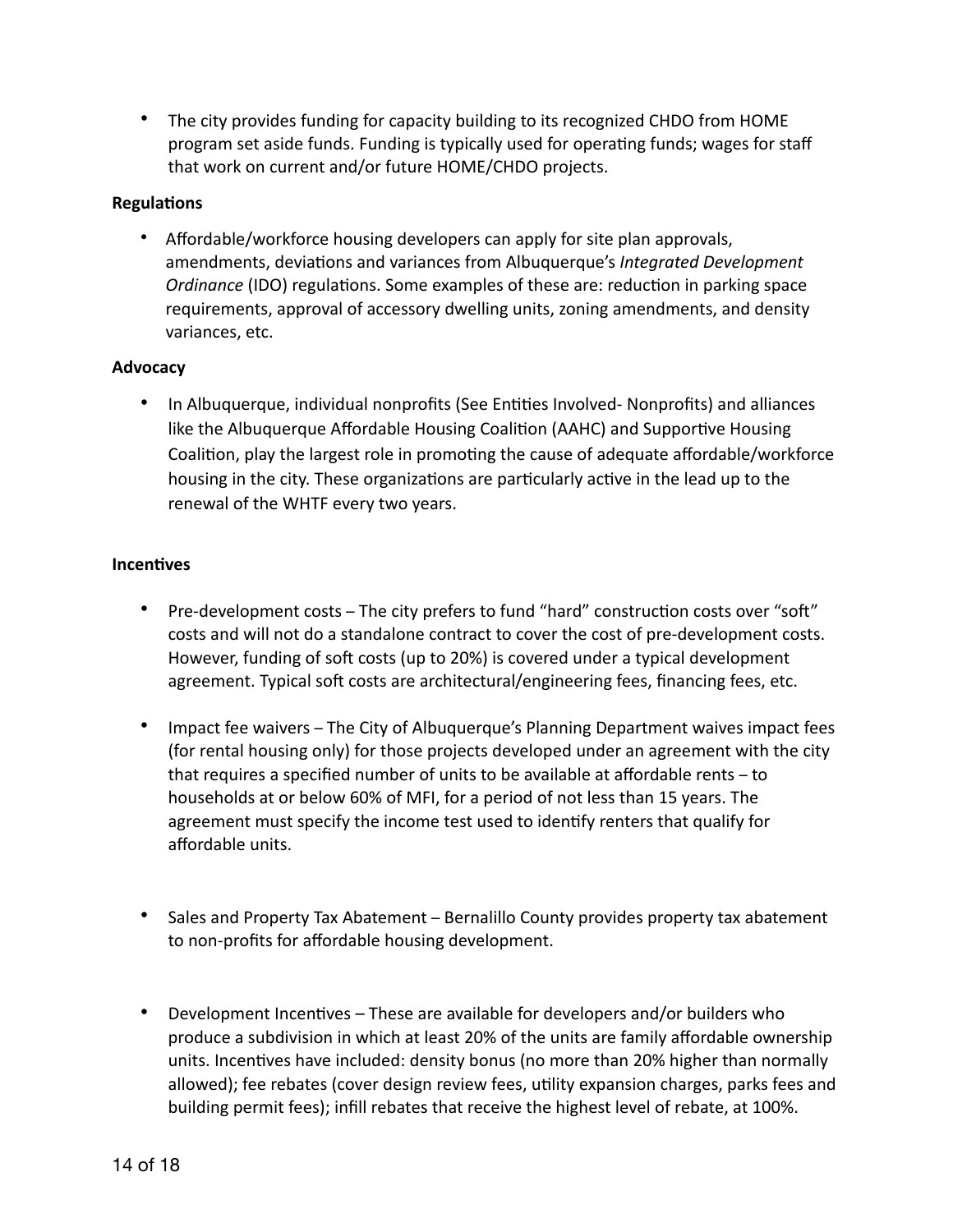• Fast Track Development Review for Family Housing Developments (FHD) – The City Engineer's Office, in the Department of Public Works assigns an individual on staff to follow, track and expedite the city's review of proposals for FHDs.

# Conclusions/Best Practices

During my telephone interview with Rick Giron (DFCS), I asked what he considered to be Albuquerque's most effective, best practices in adding new and preserving the supply of affordable housing. He identified the following:

• **WHTF**

According to the *2020 Work Force Housing Trust Fund Program Report,* WHTF money supplies vital gap funding for affordable housing developments and is leveraged 4 to 1, creating positive multipliers for the City of Albuquerque. Even in a challenging economic environment, the WHTF has been able to stimulate development activity that may not otherwise happen. With the use of WHTF funds, the public/private partnership model has proven to be invaluable in providing new affordable housing opportunities in Albuquerque.

Rick Giron (DFCS) states "the use of WHTF and general funds, along with federal funding and has created a resource pool large enough to attract both in- state and out- of- state developers who compete for proposals. It has also made it easier to obtain the necessary contribution to secure LIHTC funds. Having access to multiple developers allows the City to issue multiple RFPs a year. Simultaneous development has sped up the creation of new housing units in Albuquerque."

In addition, the use of green building technology in these developments helps attract builders and developers. WHTF money helps supplement the upfront cost of building green and the green features help create better health outcomes and lower long-term operational costs. Lowering the operational costs aids developers in meeting permanent affordability requirements and insures WHTF dollars create long-term benefits.

From the *2021 Albuquerque Action Plan*: Since 2007, more than \$40 million in WHTF money has been committed to increase the supply of affordable housing opportunities in the City of Albuquerque. The result is 33 affordable housing development activities and/or land banking activities for future development, to rehabilitate and/or construct quality affordable multi-family housing units. Currently, the city-funded affordable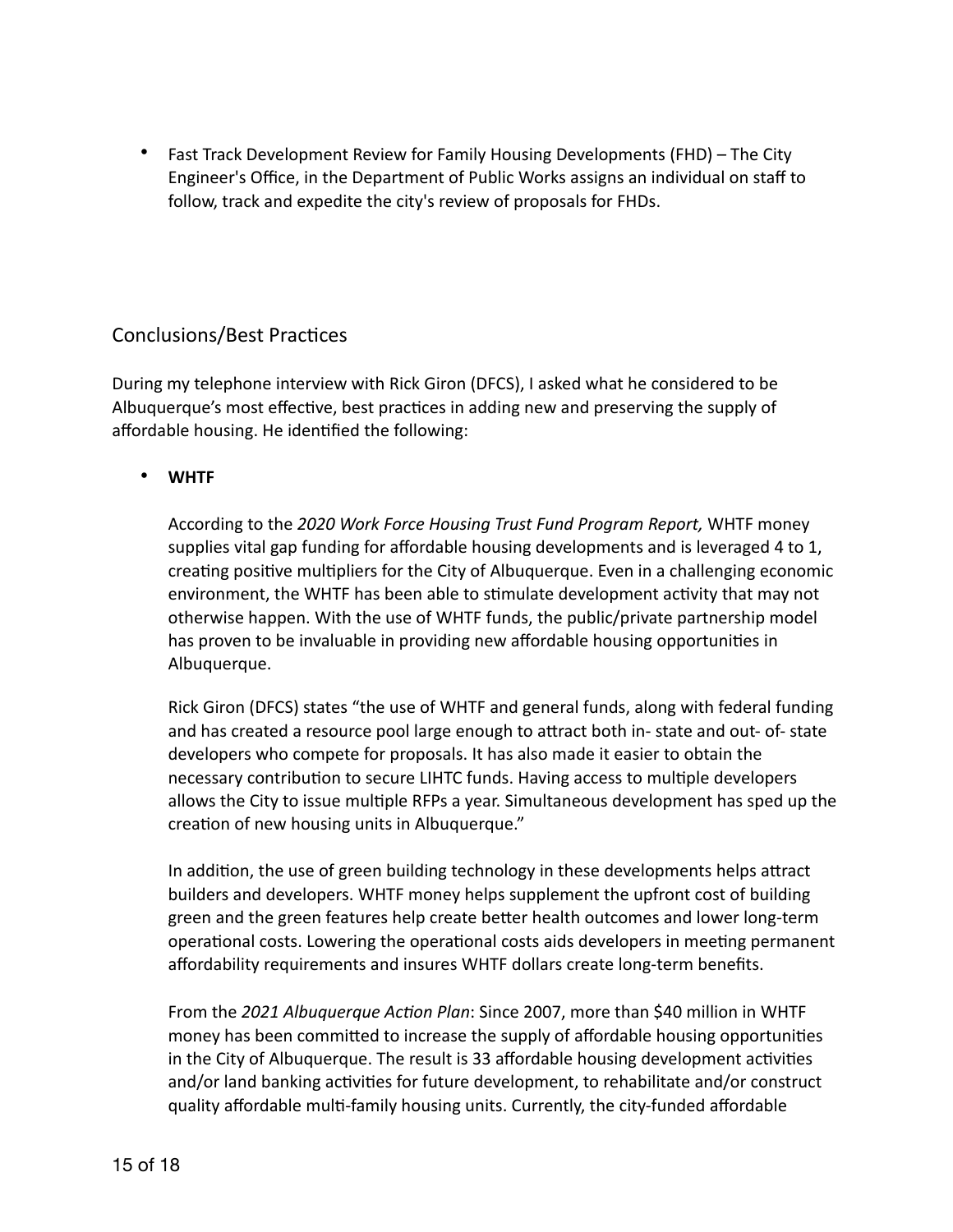housing developments have created or are in the process of creating a total of 1,569 total housing units. Of these units, 1,364 units are designated as "affordable" for households with incomes at or below 80% of the City's MFI, with most units being affordable to some of the City's most vulnerable households, residents with incomes at or below 50% of the City's MFI.

Permanently affordable housing works to financially stabilize individuals, families and the workforce and shows a long-term commitment to the success of the community. The positive impact that WHTF has had in providing quality, affordable housing to the residents of Albuquerque is undeniable.

#### • **The Bonfire eProcurement system and improved processes**

As mentioned earlier, the city streamlined its entire procurement process by converting from a completely paper-based process to an automated one. The computer program is much more manageable, saving time and effort for both developers and city personnel.

In addition to the Bonfire eProcurement system, the following processes have been big improvements for his department. The application process for WHTF funding was mirrored after the application process for HOME funding, resulting in a familiar, easy to adopt process for developers. In addition, the city changed its bid process from a Request for Qualifications (RFQ) to a Request for Proposal (RFP). Instead of requesting specific companies to submit their qualifications to be considered for a project, the RFP allows all interested firms to submit a proposal for a specific project. The RFP process levels the playing field, minimizes any potential "politics" or preferential treatment of applicants and results in the selection of the most qualified candidate at the best price.

## • **Use of LIHTC**

LIHTC (See Financial/Funding Low Income Housing Tax Credit) is a very significant funding source for affordable housing projects in Albuquerque. According to Rick Giron (DFCS), the considerable "local contribution" of WHTF, general funds and HUD HOME funds towards a project can earn added points in the scoring by the New Mexico Mortgage Finance Authority (MFA) in allocating the LIHTC. LIHTC funding on a high dollar (often \$20+ million) housing project makes it much easier for developers to attract investors and other large corporations that need and want tax credits.

#### • **Political Will/Community Advocacy**

To create and sustain a bond fund such as the WHTF; citizens, community partners and city government must want to make it happen. When Albuquerque's mayor and city council are aligned and committed to affordable housing; the amount of bonds put out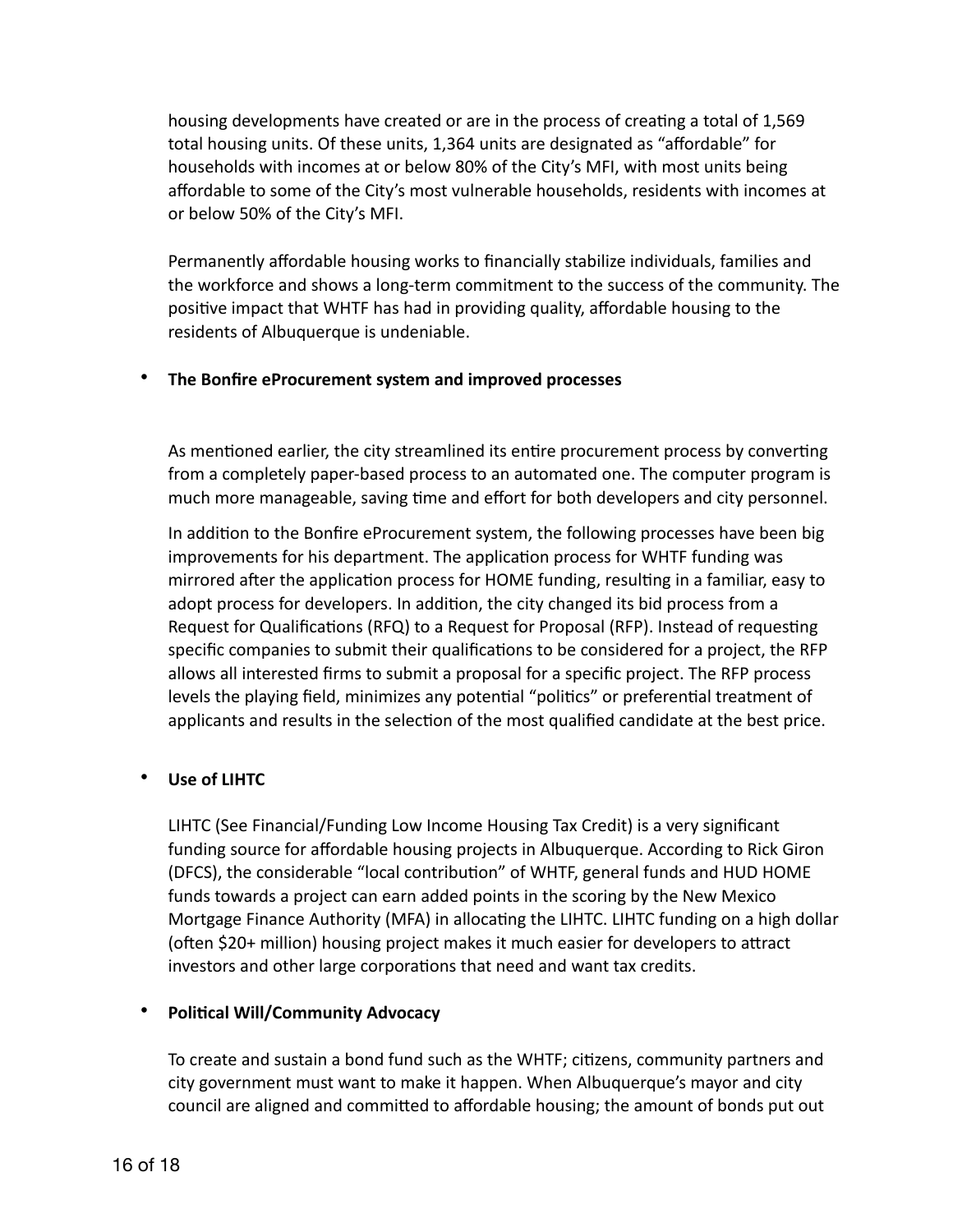to vote every two years, is more substantial. Anita Cordova (AAHC) states it is essential that affordable housing advocates engage with city council. She recommends providing relevant affordable housing data and information to council members in a format that is specific to the districts they represent. The AAHC also prioritizes "getting in front" of the City's Environmental Planning Commission to garner their support on various affordable housing issues.

*ABQ at Home* is Mayor Tim Keller's administration's four prong approach to helping residents "get into and stay in their homes" and end housing insecurity. *ABQ at Home* covers four categories of housing support: affordable housing; supportive housing vouchers; market rate housing and home rehabilitation. Over the last four years (2017-2020) of Mayor Tim Keller's administration, the city has invested and leveraged nearly \$550 million for housing.

Community advocacy on the part of individual nonprofits and alliances like the Albuquerque Affordable Housing Coalition (AAHC) and Supportive Housing Coalition, have been highly effective in promoting the cause of adequate affordable/workforce housing in the city. These organizations are particularly active in the lead- up to the renewal of the WHTF every two years.

#### • **Changing the Perception of Affordable Housing**

Despite the need for more affordable housing across the U.S., numerous neighborhoods are skeptical of having these communities built. Without educating area residents on the positive effects of affordable housing, many jump to stereotypes of what they think these properties will bring. Some of the most common misconceptions of affordable developments are that buildings will be unsightly; property values will be lowered, and higher crime rates will occur.

The City of Albuquerque has long recognized the need to change and improve the community's perception of what affordable housing can be. With the use of WHTF grants, developers are often able to gain the added financing needed to design large development projects with multiple unit types, inviting community spaces, environmentally green features, and located in target areas. This and the installation of public art at many of these developments help to facilitate a positive shift in the perception of affordable housing by adding aesthetic and cultural value that enhances sense of place.

Anita Cordova (AAHC) emphasized the importance of communicating the relationship between fair housing, affordable housing and basic human rights. She stated that the passing of Albuquerque's WHTF ordinance was aided by its ties to the City's Human Rights ordinance. Indeed, the federal *Fair Housing Act* of 1968 provides for fair housing